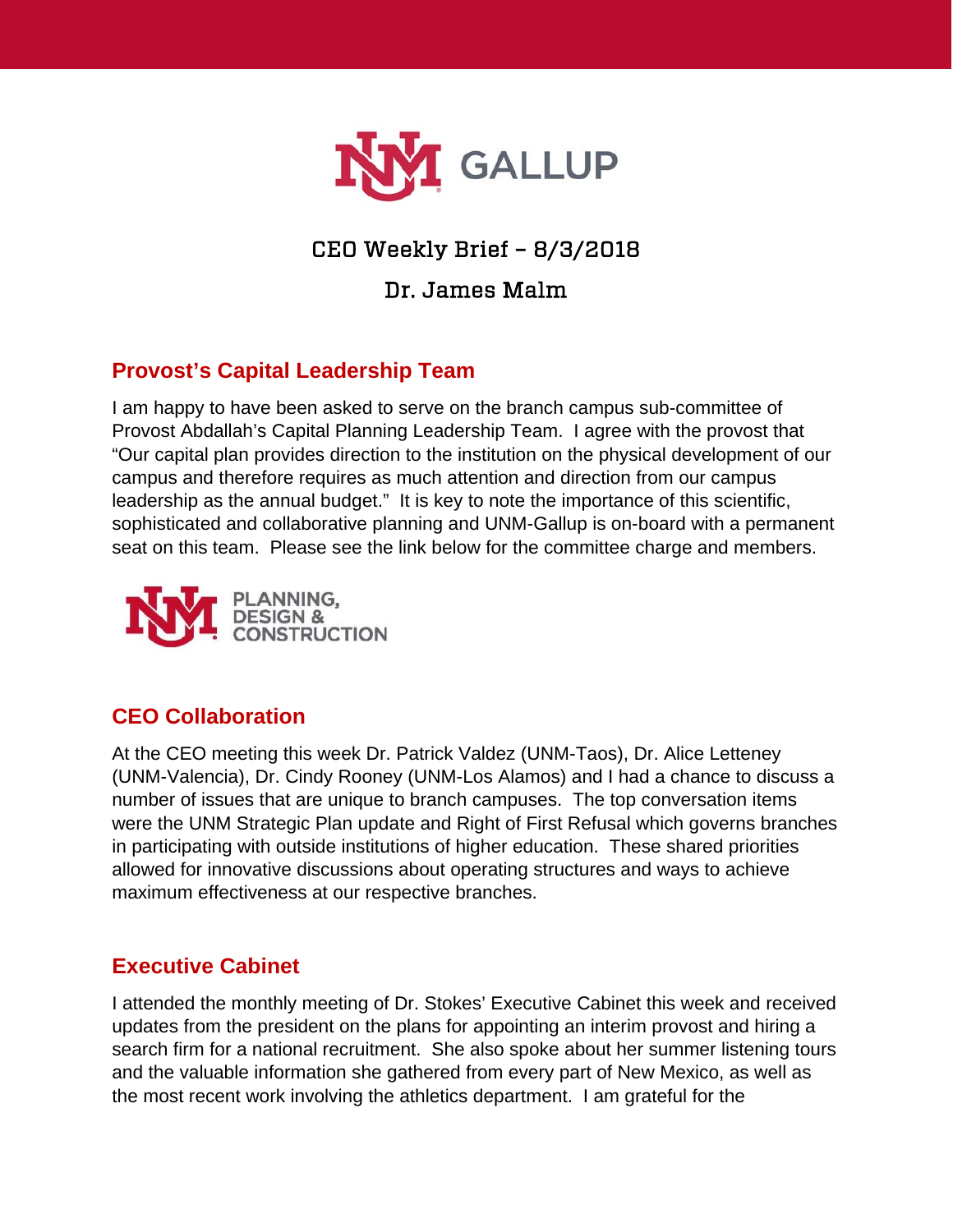opportunity to join campus leaders at these sessions to take receipt of President Stokes' report and share her direction with our campus.

| <b>Current Agenda Items</b>    | Leader                      | Time    | <b>Attachments/Next Steps/Details</b> |
|--------------------------------|-----------------------------|---------|---------------------------------------|
| Veterans Preference<br>Program | Mãe Brown                   | 10 mins |                                       |
| <b>OUC Search</b>              | Dorothy Anderson            | 5 mins  |                                       |
| Update from the President      | President Garnett S. Stokes | 30 mins |                                       |
| Announcements                  | All                         | 5 mins  |                                       |
|                                |                             |         |                                       |

#### **Veterans Preferential Hiring**

In keeping with her priority of making UNM a veteran-friendly institution, President Stokes recently introduced Preference Hiring for Veterans. This initiative will allow veterans to be automatically granted an interview for a position they apply for if they meet qualification requirements for the staff position. This program will be piloted from August 15, 2018 – June 30, 2019. Refer below for more information.

**Executive Cabinet Presentation** Veterans' Preference Hiring for Staff Jobs July 30, 2018

#### **Strategic Plan Review**

A recent review of the UNM Strategic Plan showed that for *Objective 2.3.1: Increase degree completion and transfer rates at branch campuses*, we are at 70% of progression. The objective reads as follows:

*Branch campus students have interaction with the Albuquerque campus during their academic pursuits. A narrow definition isolating those students who were exclusively at branches and subsequently enrolled exclusively at the Alb. campus has been used to benchmark the number of transitioning students. This number has grown 40% since 2012 due to collaboration and degree completion initiatives on location at branch campuses or on-line. There is significant additional work to be done. Branch liaison Jerry Dominguez, Interim Senior Vice Provost Richard Wood, and branch campus deans are designing new structures and opportunities for interaction and transfers.*

Please refer to the link below for the entire Strategic Plan.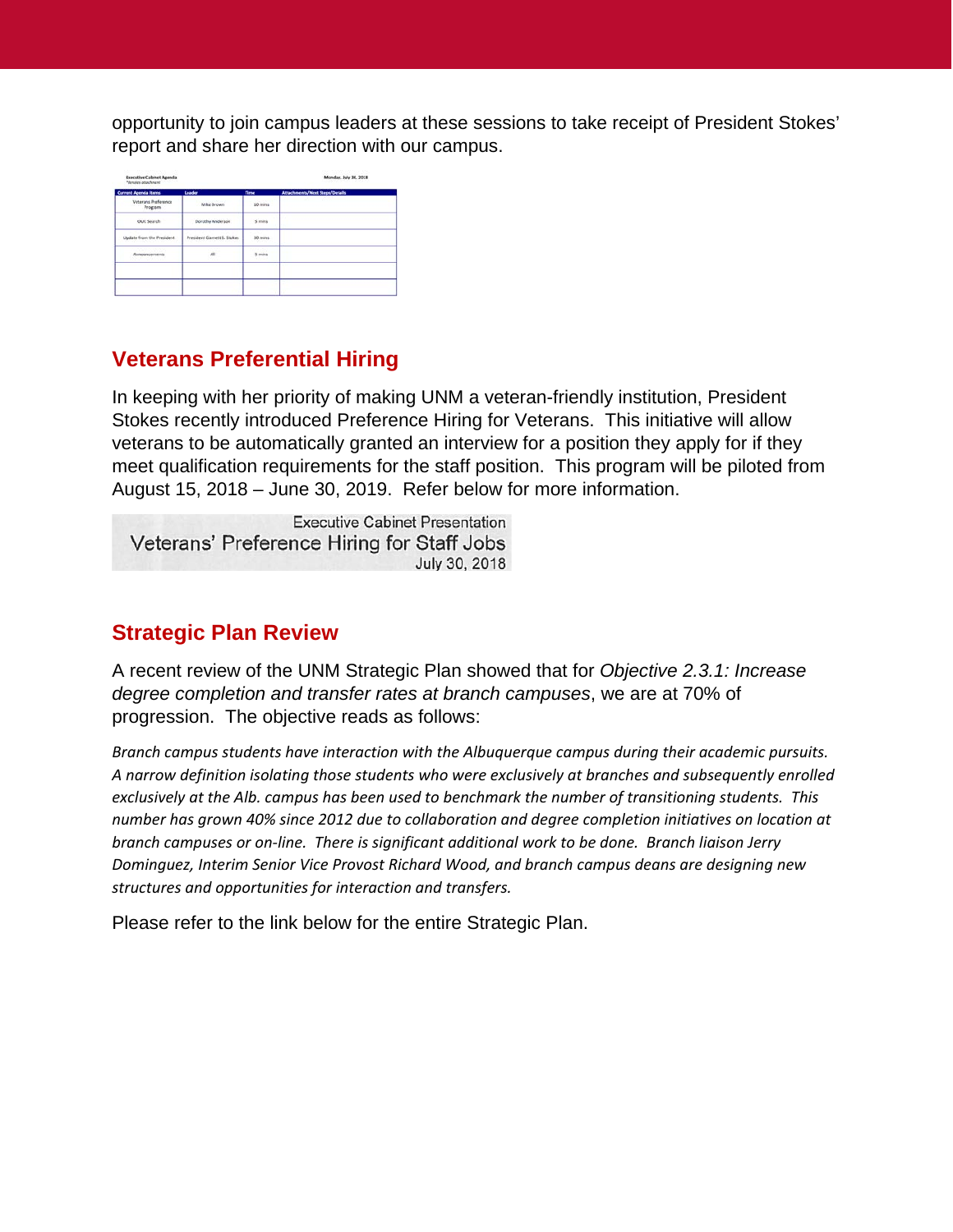

# **Pre-bid Conference for Physical Plant Building**

We had the opportunity this week to do a walk through with the construction contractors interested in working with us on our physical plant building. With an eye towards budgeting and building efficiency we are working on this as a CMAR (Construction Manager At Risk) project which specifically defines our relationships with the builders and designers. We hope to take occupancy of the new building in October of 2019.

## **Dean of Instruction and Chair of Business and Applied Technology**

We have moved to written offers for both the dean of instruction and chair of business and applied technology positions with start dates by the first day of classes for the fall semester.

## **Fall Scheduling**

The scheduling team assembled for their 4<sup>th</sup> meeting of the summer to address student needs and apply scientific scheduling management techniques to the final construction of the fall courses. With an eye towards accommodating high demand sections, we looked at issues of splintering, chronological blocking, bottlenecks and adjusting course caps to match room capacities. All of this will successfully address waiting lists by filling classrooms with students who need particular courses to stay in the sequence of their programs. The next meeting is scheduled for August 8 where we will prepare for cuts on low enrolled classes. All faculty are welcome to attend.